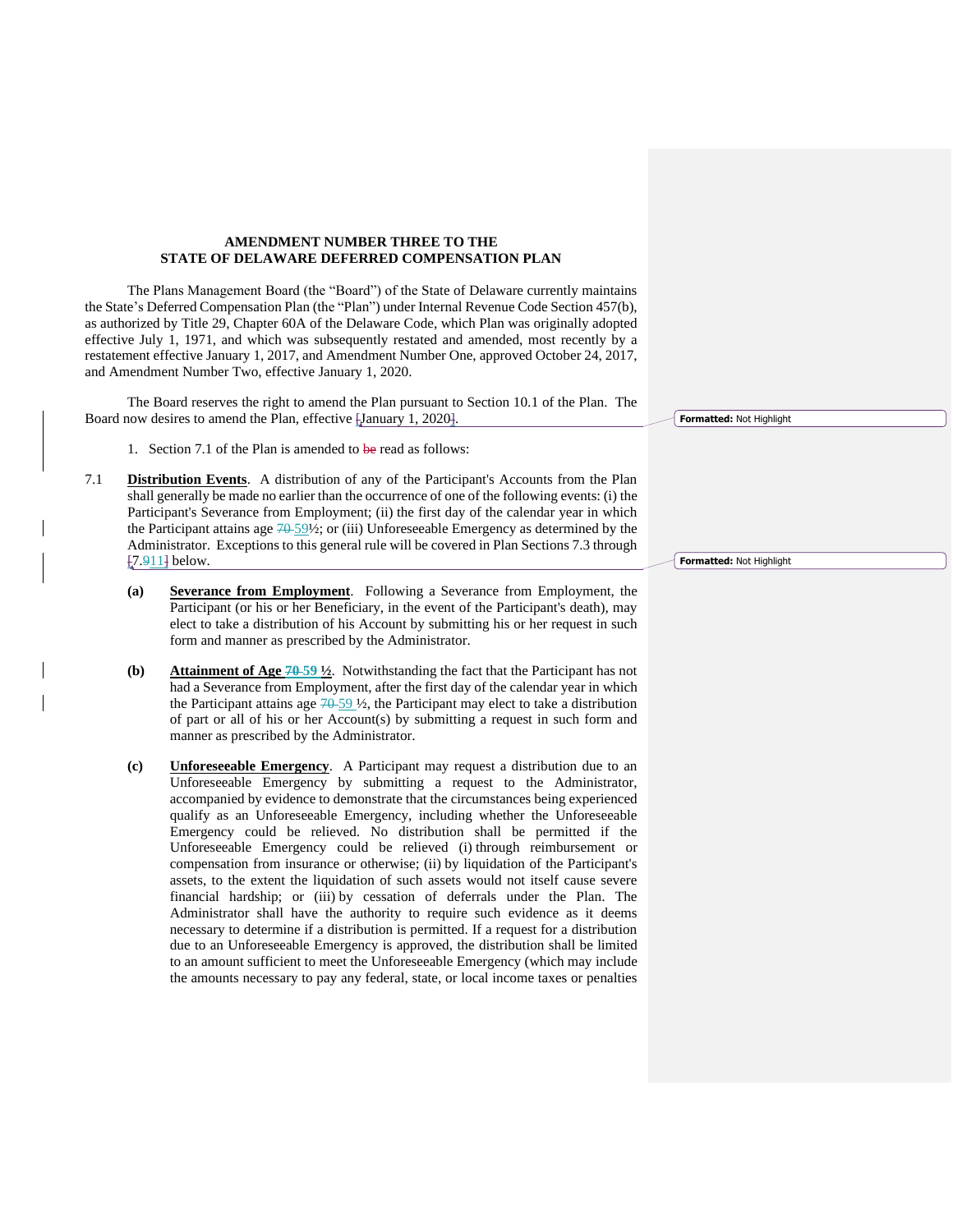reasonably anticipated to result from the distribution). As noted in Section 4.4, such a distribution will subject the Participant to the limitation in Section 4.4.

- 2. Section 7.9 of the Plan is amended to be read as follows:
- 7.9 **Minimum Distribution Requirements**. The minimum distribution requirements as set forth below are intended and shall be interpreted to comply with Section  $401(a)(9)$  of the Code and the applicable regulations.
	- (a) Notwithstanding anything to the contrary contained elsewhere in this Plan:
		- (1) A Participant's benefits under the Plan will:
			- (A) be distributed to him or her not later than the Required Distribution Date (as defined in subsection  $(Aa)(3)$  below), or
			- (B) be distributed commencing not later than the Required Distribution Date in accordance with applicable Regulations over a period not extending beyond the life expectancy of the Participant and his Beneficiary.
		- (2) (A) If the Participant dies after distribution has commenced pursuant to subsection  $(\overline{Aa})(1)(\overline{bB})$  but before his or her entire interest in the Plan has been distributed to him or her, then the remaining portion of that interest will be distributed at least as rapidly as under the method of distribution being used under subsection  $(Aa)(1)(bB)$  at the date of his or her death.
			- (B) If the Participant dies before distribution has commenced pursuant to subsection  $(\overline{Aa})(1)(\overline{bB})$ , then, except as provided in subsections  $(\overline{Aa})(2)(eC)$  and  $(\overline{Aa})(2)(dD)$ , his or her entire interest in the Plan will be distributed by the end of the calendar year which contains the fifth  $(5<sup>1h</sup>)$  anniversary of his or her death.
			- (C) Notwithstanding the provisions of subsection  $(Aa)(2)(\overline{b}B)$ , if the Participant dies before distribution has commenced pursuant to subsection  $(\overline{Aa})(2)(\overline{bB})$  and if any portion of his or her interest in the Plan is payable (i) to or for the benefit of a Beneficiary, (ii) in accordance with the applicable Regulations over a period not extending beyond the life expectancy of the Beneficiary, and (iii) beginning not later than the end of the calendar year immediately :following the calendar year of the Participant's death or such later date as permitted by applicable Regulations, then the portion referred to in this subsection  $\left(\frac{A_a}{2}\right)(2)(e_a)$  shall be treated as distributed on the date on which such distribution begins.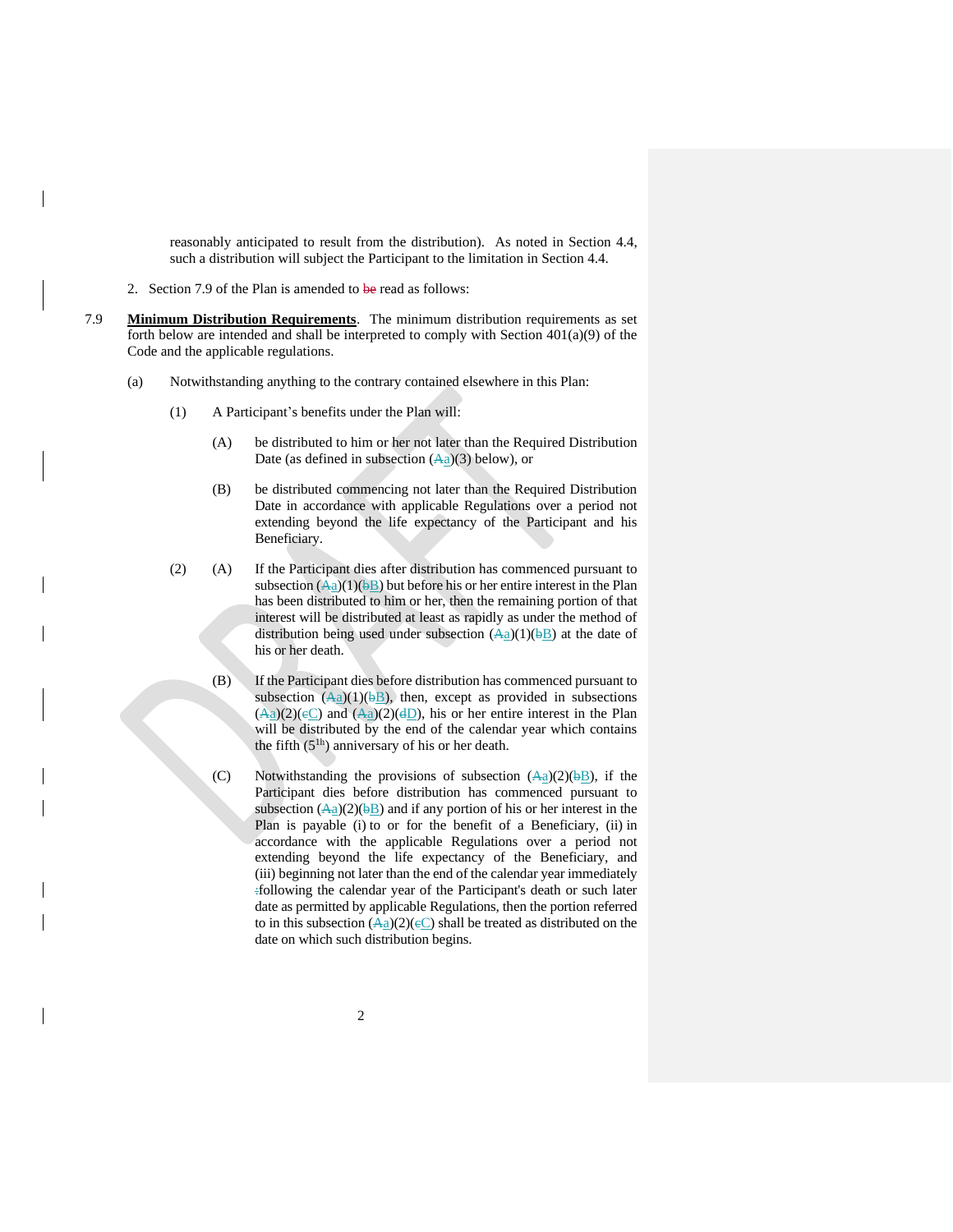- (D) Notwithstanding the provisions of subsections  $(Aa)(2)(AB)$  and  $(\overline{Aa})(2)(eC)$ , if the Beneficiary referred to in subsection  $(\overline{Aa})(2)(eC)$ is the surviving spouse of the Participant, then
	- (i) the date on which the distributions are required to begin under subsection  $(\overline{Aa})(2)(eC)(iii)$  of this section shall not be earlier than the date on which the Participant would have attained the age of 70 ½ for Participants born on or before June 30, 1949 or age 72 for Participants born after June 30, 1949, and
	- (ii) if the surviving spouse dies before the distributions to that spouse begin, then this subsection  $(\overline{Aa})(2)(dD)$  shall be applied as if the surviving spouse were the Participant.
- (3) For purposes of this section, the Required Distribution Date means April 1 of the calendar year following the later of:
	- (A) the calendar year in which the Participant attains
		- (i) age  $70\frac{1}{2}$  for Participants born on or before June 30, 1949 age  $70<sup>1</sup>/2$  if the individual attained age  $70<sup>1</sup>/2$  prior to December 31, 2019; or
		- (ii) age 72 for Participants born after June 30, 1949<del>if the</del> individual attained age 70<sup>+</sup>/<sub>2</sub> after December 31, 2019; and
	- (B) the calendar year in which the Participant retires or otherwise has a Severance from Employment with the Employer and all related employers. **[unless the Participant is a 5% owner (as defined in** Section 416 of the Code) of the Employer with respect to the Plan Year ending in the calendar year in which the Participant attains age 70 ½72, in which case this clause (2B) shall not apply].
- (4) For purposes of this subsection, the life expectancies of the Participant and his surviving spouse may be redetermined, but not more frequently than annually, in accordance with the Regulations. This subsection  $(A<sub>a</sub>)(4)$  shall not apply in the case of a life annuity.
- (5) A Participant may not elect a form of distribution under the Plan providing payments to a Beneficiary who is other than his surviving spouse unless the actuarial value of the payments expected to be paid to the Participant is more than 50% of the actuarial value of the total payments expected to be paid under such form of distribution.
- (b) Notwithstanding any other provisions of this Section 7.9, a Participant or Beneficiary who would have been required to receive required minimum distributions for 2009 but for the enactment of Section 401(a)(9)(H) ("2009